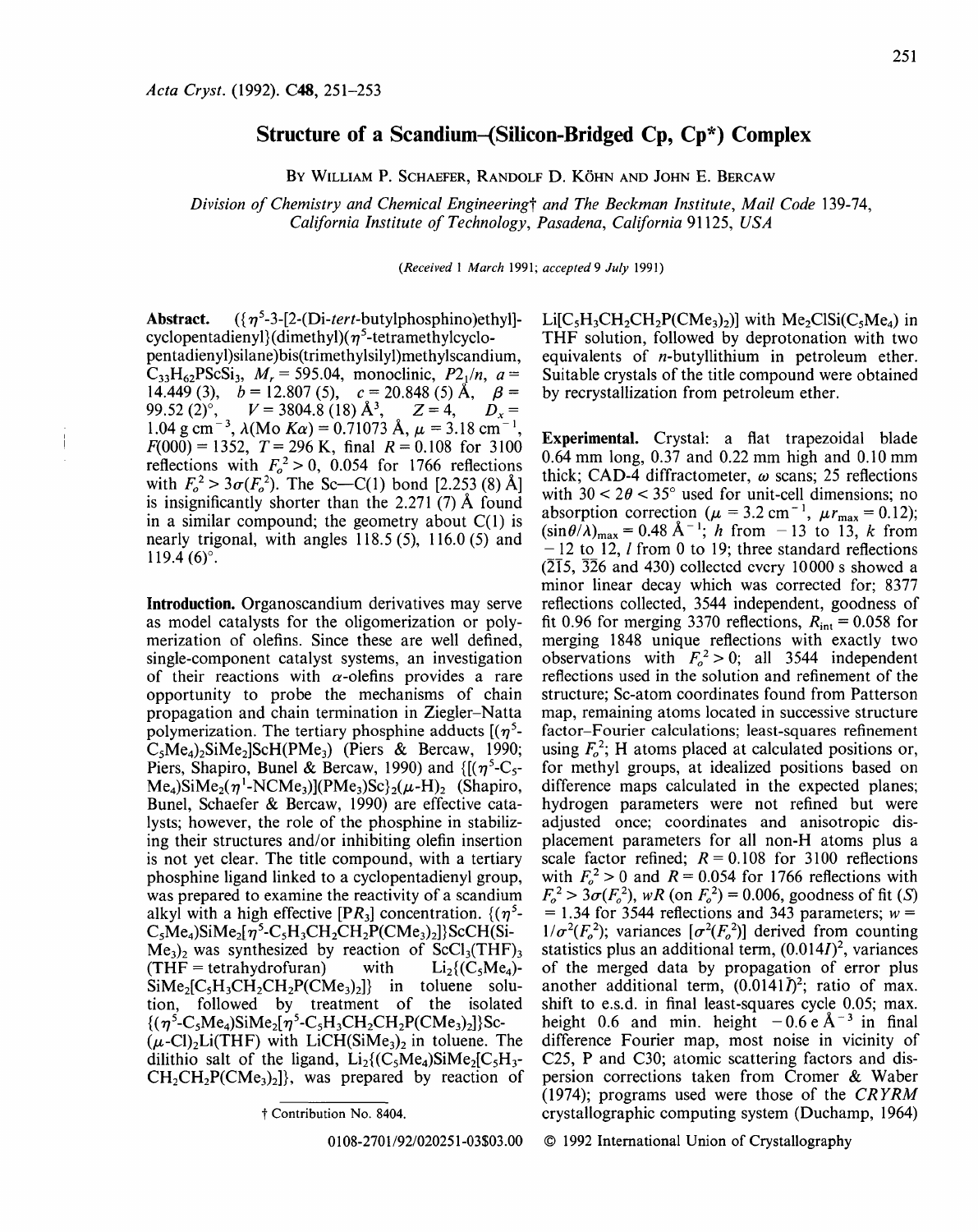Table 1. *Final refined parameters for the scandium-* ( *silicon-bridged* Cp, Cp\*) *complex* (x, *y, z and*   $U_{\rm eq}^-\times 10^4)$ 

## $U_{eq} = (1/3)\sum_i \sum_j U_{ij} a_i^* a_j^* a_i^* a_j^*.$

|                 | x          | у          | z          | $U_{eq}(\AA^2)$ |
|-----------------|------------|------------|------------|-----------------|
| Sc              | 2273 (1)   | 2119(1)    | 503(1)     | 469 (4)         |
| C1              | 2917(4)    | 730 (5)    | 1073(3)    | 477 (20)        |
| Si2             | 3670 (1)   | 961 (2)    | 1868 (1)   | 635 (7)         |
| C2              | 4649 (5)   | 8 (7)      | 2035(4)    | 1199 (35)       |
| C3              | 4239 (5)   | 2269 (6)   | 1895 (4)   | 1003 (28)       |
| C4              | 3042 (5)   | 924 (6)    | 2585 (4)   | 959 (29)        |
| Si3             | 2269 (2)   | $-501(2)$  | 931 (1)    | 594 (6)         |
| C5              | 1251(5)    | $-322(6)$  | 255(4)     | 1036 (32)       |
| C6              | 1755(5)    | $-1036(6)$ | 1620(4)    | 993 (30)        |
| C7              | 2979 (5)   | $-1596(5)$ | 679 (4)    | 998 (31)        |
| Sil             | 1469 (2)   | 4188 (2)   | $-333(1)$  | 719 (7)         |
| C8              | 2371 (5)   | 3193 (6)   | $-453(3)$  | 429 (23)        |
| C9              | 2161 (5)   | 2160 (7)   | $-694(3)$  | 512 (25)        |
| C10             | 2944 (6)   | 1542 (6)   | $-503(4)$  | 539 (24)        |
| CH              | 3642 (5)   | 2131 (8)   | $-135(3)$  | 511 (25)        |
| C12             | 3299 (6)   | 3152(6)    | $-93(3)$   | 536 (25)        |
| C13             | 1287 (6)   | 1786 (6)   | $-1114(4)$ | 815 (27)        |
| C14             | 3099 (6)   | 423 (6)    | $-725(4)$  | 960 (30)        |
| C15             | 4644 (5)   | 1770(7)    | 113(4)     | 1017 (32)       |
| C16             | 3870 (5)   | 4056 (7)   | 214(4)     | 941 (29)        |
| C17             | 1916 (7)   | 5551 (6)   | $-222(5)$  | 1397 (46)       |
| C18             | 418 (6)    | 4217 (7)   | $-962(4)$  | 1246 (35)       |
| C19             | 1204(6)    | 3626 (6)   | 432 (4)    | 630 (28)        |
| C20             | 663 (5)    | 2749 (7)   | 529 (4)    | 603 (25)        |
| C <sub>21</sub> | 923(5)     | 2354 (5)   | 1164(4)    | 457 (22)        |
| C22             | 1672 (6)   | 2940 (7)   | 1465 (4)   | 647 (25)        |
| C23             | 1853 (6)   | 3719 (5)   | 1037(5)    | 664 (31)        |
| C <sub>24</sub> | 383 (5)    | 1570 (6)   | 1465 (4)   | 711 (24)        |
| C <sub>25</sub> | $-261(5)$  | 2063(6)    | 1900 (4)   | 757 (24)        |
| P               | $-1090(2)$ | 1193(2)    | 2193(1)    | 606 (6)         |
| C <sub>26</sub> | $-2107(5)$ | 2090 (6)   | 2225 (4)   | 567 (23)        |
| C27             | $-1884(5)$ | 3143(6)    | 2549 (4)   | 898 (28)        |
| C28             | $-2838(5)$ | 1552 (6)   | 2554 (4)   | 1074 (33)       |
| C <sub>29</sub> | $-2541(6)$ | 2289 (6)   | 1512(4)    | 1161 (35)       |
| C30             | $-482(5)$  | 857 (6)    | 3035(3)    | 576 (25)        |
| C31             | $-1039(6)$ | 43 (7)     | 3326 (4)   | 1229 (35)       |
| C32             | $-318(6)$  | 1730 (7)   | 3531 (4)   | 1141 (35)       |
| C <sub>33</sub> | 463 (6)    | 400 (8)    | 2981 (4)   | 1380 (40)       |
|                 |            |            |            |                 |

Table 1<sup>\*</sup> lists the atomic parameters and Table 2 lists selected bond distances and angles. The atomnumbering scheme is shown in Fig. 1 and Fig. 2 shows the packing of the molecules.

**Discussion.** Bond distances and angles in this compound are normal except around C1. The Si- $C(H_3)$  bond distances average 1.861 (13) Å and the  $P-C(H_3)$  distances average 1.877 [3] (12) Å, compared to 1.857 and 1.855 A expected (Allen,

\* Lists of structure factors, anisotropic thermal parameters, full bond distances and angles involving H atoms, and H-atom parameters have been deposited with the British Library Document Supply Centre as Supplementary Publication No. SUP 54454 (25 pp.). Copies may be obtained through The Technical Editor, International Union of Crystallography, 5 Abbey Square, Chester CHI 2HU, England.



Table 2. *Selected distances* (A) *and angles* ( 0 ) *for the scandium-(silicon-bridged* Cp, Cp\*) *complex* 

| $S_{C}$ -Cl                                                                                                                                                                                                                                                                                       | 2.253(6)                                                                                                                                                                                        | $Si3-C6$                                                                                                                                                                                                                                                                       | 1.853(8)                                                                                                                                                                                    |
|---------------------------------------------------------------------------------------------------------------------------------------------------------------------------------------------------------------------------------------------------------------------------------------------------|-------------------------------------------------------------------------------------------------------------------------------------------------------------------------------------------------|--------------------------------------------------------------------------------------------------------------------------------------------------------------------------------------------------------------------------------------------------------------------------------|---------------------------------------------------------------------------------------------------------------------------------------------------------------------------------------------|
| $Sc$ - $Cp*$                                                                                                                                                                                                                                                                                      | 2.200                                                                                                                                                                                           | $Si3-C7$                                                                                                                                                                                                                                                                       | 1.865(8)                                                                                                                                                                                    |
| $S_{C}$ -Cp                                                                                                                                                                                                                                                                                       | 2.203                                                                                                                                                                                           | $Si1-C8$                                                                                                                                                                                                                                                                       | 1.867(7)                                                                                                                                                                                    |
| $C1-Si2$                                                                                                                                                                                                                                                                                          | 1.848(6)                                                                                                                                                                                        | $Si1 - Cl7$                                                                                                                                                                                                                                                                    | 1.863(9)                                                                                                                                                                                    |
| $C1 - Si3$                                                                                                                                                                                                                                                                                        | 1.833(6)                                                                                                                                                                                        | $Si1-C18$                                                                                                                                                                                                                                                                      | 1.836(9)                                                                                                                                                                                    |
| $Si2-C2$                                                                                                                                                                                                                                                                                          | 1.857(8)                                                                                                                                                                                        | $Si1 - C19$                                                                                                                                                                                                                                                                    | 1.847(9)                                                                                                                                                                                    |
| $Si2-C3$                                                                                                                                                                                                                                                                                          | 1.864(8)                                                                                                                                                                                        | $C25-P$                                                                                                                                                                                                                                                                        | 1.815(7)                                                                                                                                                                                    |
| $Si2-C4$                                                                                                                                                                                                                                                                                          | 1.875(8)                                                                                                                                                                                        | $P - C26$                                                                                                                                                                                                                                                                      | 1.875(7)                                                                                                                                                                                    |
| $Si3-C5$                                                                                                                                                                                                                                                                                          | 1.875(8)                                                                                                                                                                                        | $P - C30$                                                                                                                                                                                                                                                                      | 1,880(8)                                                                                                                                                                                    |
| $Cp^*-Sc-Cp$<br>$Sc-C1-Si2$<br>$Sc-C1-Si3$<br>$Cr^*-Sc-C1$<br>$Cp - Sc - C1$<br>$Si3-C1-Si2$<br>$C2-Si2-C1$<br>$C3 - Si2 - C1$<br>$C4-Si2-C1$<br>$C3 - Si2 - C2$<br>$C4 - Si2 - C2$<br>$C4-Si2-C3$<br>$C5 - Si3 - C1$<br>$C6 - Si3 - C1$<br>$C7 - Si3 - C1$<br>$C6 - Si3 - C5$<br>$C7 - Si3 - C5$ | 128.1<br>118.5(3)<br>116.0(3)<br>113.4<br>118.1<br>119.4(3)<br>112.4(3)<br>111.3(3)<br>114.9(3)<br>105.4(4)<br>106.7(4)<br>105.5(3)<br>109.4(3)<br>116.9(3)<br>113.7(3)<br>105.2(3)<br>106.2(3) | $C7 - Si3 - C6$<br>$C17 - Si1 - C8$<br>$C18 - Si1 - C8$<br>$C19-Si1-C8$<br>$C18 - Si1 - C17$<br>$C19-Si1-C17$<br>$C19-Si1-C18$<br>$C9-C8-Si1$<br>$C12-C8-Si1$<br>$P - C25 - C24$<br>$C26 - P - C25$<br>$C30-P-C25$<br>$C30-P-C26$<br>$C27-C26-P$<br>$C28-C26-P$<br>$C29-C26-P$ | 104.5(3)<br>114.9(4)<br>115.6(4)<br>95.7(4)<br>107.4(4)<br>112.0(4)<br>111.1(4)<br>124.5(5)<br>124.8(6)<br>116.3(5)<br>101.6(3)<br>102.9(3)<br>110.7(3)<br>116.8(5)<br>110.3(5)<br>105.3(5) |

and *ORTEP* (Johnson, 1971). The H atoms on methyl carbon atom C13 appeared to be disordered in two sets approximately 60° apart and were so modelled, with population 0.5 for each set.

Fig. 1. An *ORTEP* (Johnson, 1971) drawing of the molecule with 50% probability ellipsoids, showing the numbering system; H atoms are not shown.



Fig. 2. An *ORTEP* (Johnson, 1971) projection down the *b* axis, showing four molecules (H atoms omitted), with 50% probability ellipsoids and the unit cell outlined.